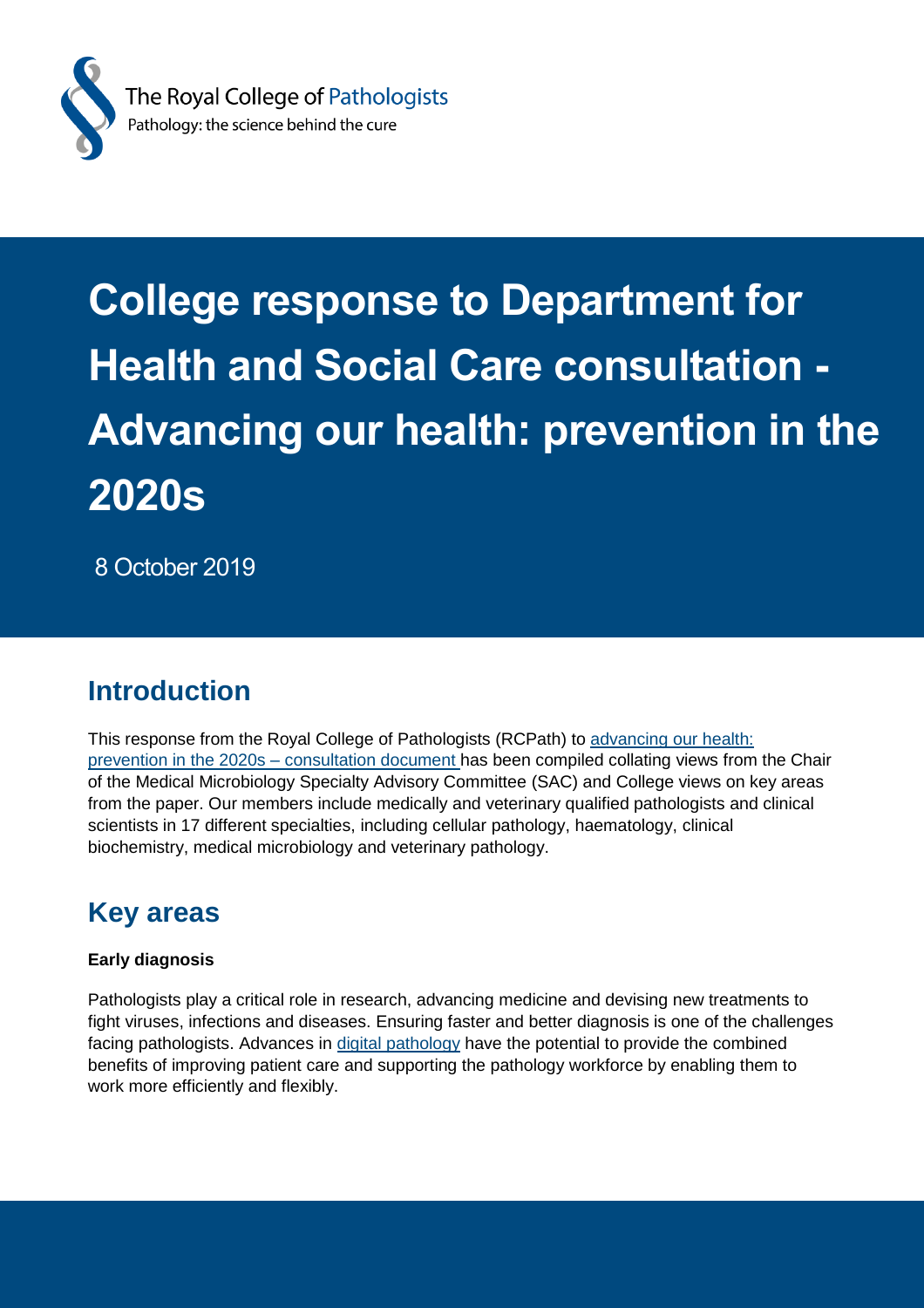We welcome the government's ambitious commitment to earlier cancer diagnosis. In order to deliver earlier diagnosis, which leads to better outcomes for patients, it is vital to have the right number of health staff in the right places.

Pathologists are at the heart of cancer prevention through screening, diagnosis, monitoring and treatment. Pathology is the service that handles the blood samples and the cells and tissues removed from suspicious 'lumps and bumps'. They identify the nature of the abnormality and, if malignant, provide evidence to the clinician on the type of cancer, its grade and, for some cancers, the likely profile of responsiveness to certain treatments.

Pathologists will play a crucial role in Rapid Diagnostic Centres - 16 of our pathology disciplines will support the pathways, and we need to ensure we continue to have these experts supporting patients. Currently, a significant proportion of cancers present in the emergency department, and the hope is that improved diagnosis will lead to better outcomes.

### **Challenges in cancer diagnostics**

There has been a year-on-year increase in demand for pathology services, both in the number and complexity of tests performed.

- Staffing levels have not risen in line with demand and pathology services are unable to recruit to vacant posts. It can take up to 15 years to train a pathologist.
- It is anticipated that a third of consultant histopathologists will retire in the next five years. And there are not enough trainee doctors in post to fill this gap.
- The NHS target (set out in the Cancer Taskforce strategy report in 2015) is for a definitive cancer diagnosis for 95% of patients within four weeks by 2020. However the pathology workforce is facing increasing pressures.

#### **Outpatient transformation**

The NHS Long Term Plan has some good elements for long-term care and mental health. The implementation of areas such as outpatient transformation will rely on the skills and expertise of all pathology disciplines, from haematology to clinical biochemistry. All cancer and much chronic disease management, from initial diagnosis to guiding patients' treatment, is dependent on pathologists and whilst cost reduction is mentioned in the plan in the context of tests, the importance of the right test at the right time, such as that for familial hypercholesterolaemia, is the key to effective good value healthcare.

#### **Genomics**

The Royal College of Pathologists thinks genomics has huge potential to improve patient care, but we need a proper regulatory regime to ensure this potential is realised and the risks are mitigated.

We are excited by the opportunities for genomics to advance medicine and improve health. Genomics has already transformed the lives of many and promises much more in the future.

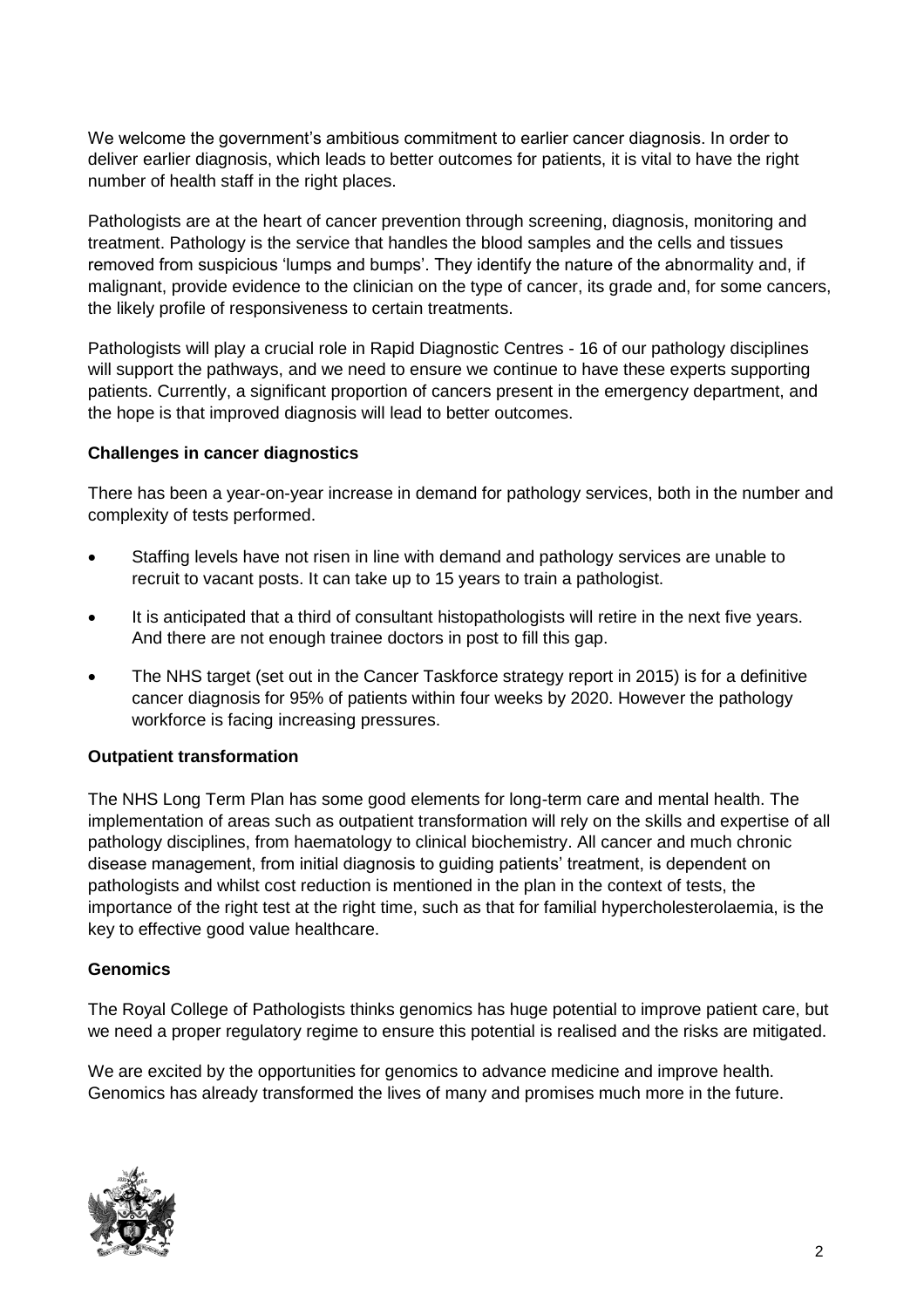We need to be pragmatic about how we approach the scaling up of the 100,000 genome project, addressing the challenges and setting realistic expectations.

Genomic tests should only be approved for use in healthcare if there is evidence of benefit to the individuals being tested. When used for screening this means that before implementation they must meet the same requirements as other types of screening test.

Genomic tests can lead to confusing and/or worrisome results. For example, a person's test results may reveal unexpected information. This might be about a disease that is completely unrelated to the reason for the test, or about the genetic relationships between people. Commercial providers do not, at present, support patients who are left confused and anxious. NHS providers are left dealing with unexpected or difficult outcomes, placing additional strain on the NHS whilst the commercial providers take their profits.

Selling whole genome sequencing to those that can afford it will create a two-tier health service and be of limited research value.

We advise creation of a regulatory body similar to the Human Fertilisation and Embryology Authority (HFEA) to oversee genomic testing in the UK. This would protect the public and the NHS, and support the UKs continuing global leadership in collaborative genomic research and delivery of a high-quality genomics clinical service.

### **The workforce implications of genomic testing**

We welcome the intention to build a genomics workforce that includes clinical scientists and medical doctors. This should include their role in education, through engagement and training programmes, for the wider community of healthcare professionals and the public. However, the workforce implications of genomics testing go beyond genetics services. Similar considerations must be made for the histopathology and microbiology workforce in particular, as well as other disciplines where incorporation of genomic information into pathology reports – while already routine – will become more widespread and more detailed. Our training processes will need to be adapted to the advent of digital images across all disciplines, and we will work closely with stakeholders to ensure that trainees and our existing workforce have access to the most up-to-date and accessible resources for training.

### **Smoking**

The College supports the key measures proposed by [Action on Smoking and Health](https://ash.org.uk/home/) and the Smokefree Action Coalition to move towards a smoke-free society:

- To require manufacturers and importers of cigarettes to include Government mandated pack inserts to support quitting.
- To increase the age of sale from 18 to 21.

### **Comments from Dr David Jenkins, Chair Medical Microbiology SAC and RCPath Council member**

1. While the motives and ambitions underlying these actions deserve whole-hearted support, in many instances the interventions are aspirational and lack a sound evidence base for their effectiveness. Acknowledging that there will be more information in the detail of the

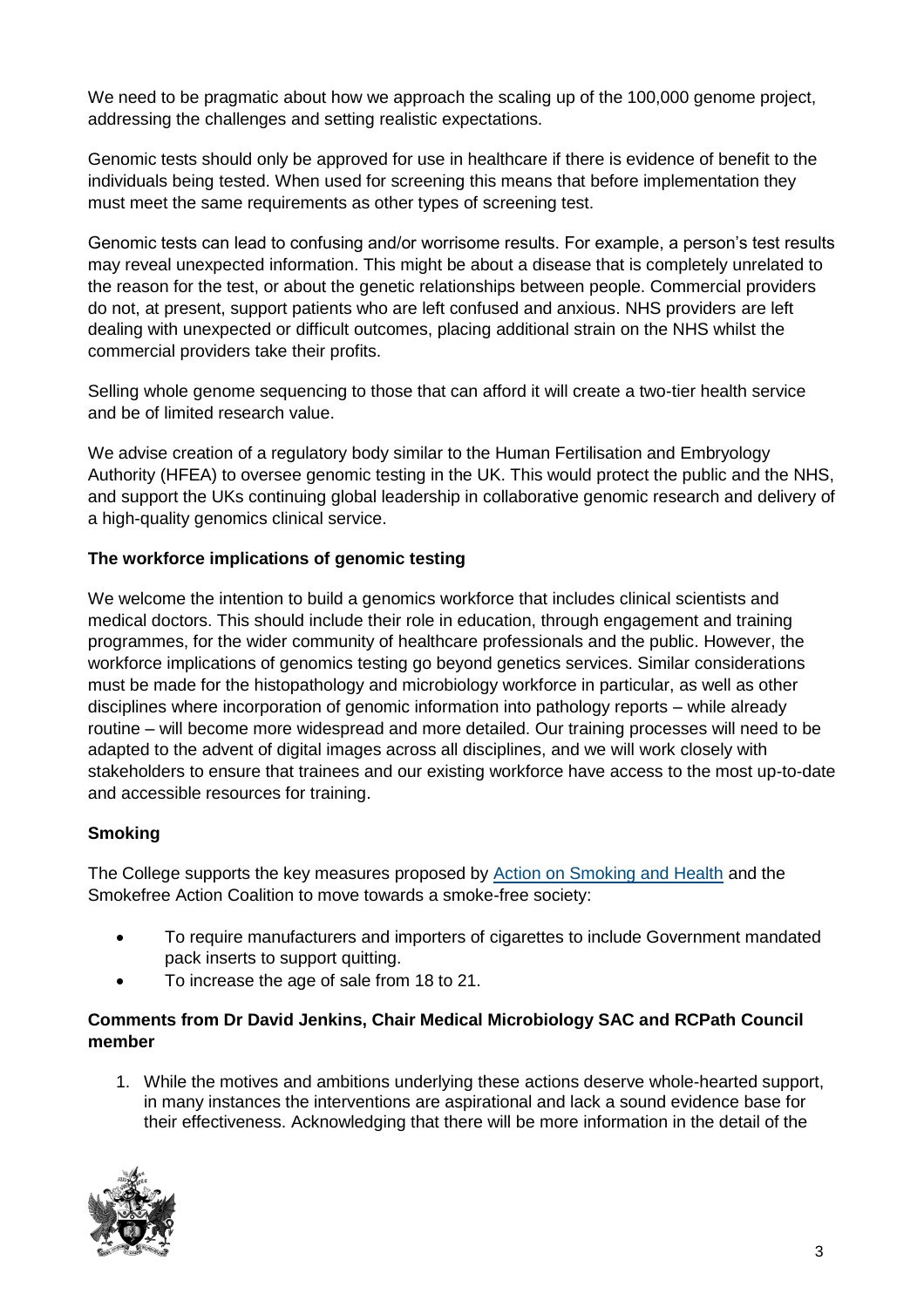interventions, nevertheless there is a concern that interventions will not be grounded in well-established behavioural change principles and practice and that the opportunities for improvement will be missed.

- 2. In some areas, there is substantial hope invested in the ability of new technology to deliver improvement. In reality, there will be many disappointments – interventions will fail for a number of reasons – and policy makers should ensure that governance processes are designed to catch these failures at a stage before harm, lost opportunity and wasted investment occur.
- 3. Another concern is that the wide range of the Paper will lead to diffusion of effort and a lack of coordination. This worry is heightened by the need for many different agencies to be involved in delivering these interventions, so that there is the danger of both duplicated effort and overlooked problems.
- 4. Many of the causal factors of ill health interact and feedback on each other. Smoking and high alcohol consumption often occur together; lack of exercise can result in obesity and being overweight can put people off from exercising.
- 5. Policy should recognise these interactions and interdependencies and ensure that interventions capture as many of them as possible at the same time. In turn, policy should focus on promoting combined health messages and making the message as simple as possible. For example, the initial letters of smoking, alcohol, food and exercise spell SAFE and this is a mnemonic that could help agencies and individuals keep all these factors in mind.
- 6. Given the eminence of poverty as a causal factor of ill health, it is notable that policy aimed at reducing inequality has a low profile in the Paper. While poverty and inequality are clearly objects for political action, addressing these drivers of chronic disease and early death is a valid public health concern.
- 7. Being born poor or disabled or being made unemployed or becoming chronically ill are not deliberate lifestyle choices. Further, political action in these areas is often seen only as an expense. The reality is that investment in reducing poverty and eliminating inequality provides guaranteed returns in health, economic productivity, community cohesion and reduced crime.
- 8. Political imperatives are too often constrained by the need to deliver tangible benefits before the next election. This is as true for local authorities as it is for national government. Consequently, political support for public health interventions is liable to focus on outcomes that can be demonstrated within election cycles. Such short termism acts against the trialling and implementation of public health interventions that require a longer lifespan, such as action in childhood aimed at preventing adult obesity.
- 9. This dilemma can be addressed in two ways; establish a body that sets public health policy independently of government, in a way that is analogous to the Bank of England's interest rate setting authority, or agree a broad political consensus for public health actions that are not subject to revision by a new government.
- 10. In any case, the Green Paper has identified the substantial improvement required in public health evidence-based practice, and it is important the a subsequent White Paper sets out ways in which public health research can be funded on a long term and substantial basis.
- 11. Public health actions require data to identify and prioritise concerns, generate and test hypotheses and measure the outcome of interventions.
- 12. The NHS is immensely rich in healthcare data. Primary care records and secondary care databases contain the clinical histories and pathology results of millions of citizens. However, to a very great extent, this rich seam of potential information is untapped and its value remains latent.
- 13. The White Paper that emerges from the Green Paper should commit to developing health data analysis in imaginative and creative ways through the application of modern data mining and deep learning techniques.

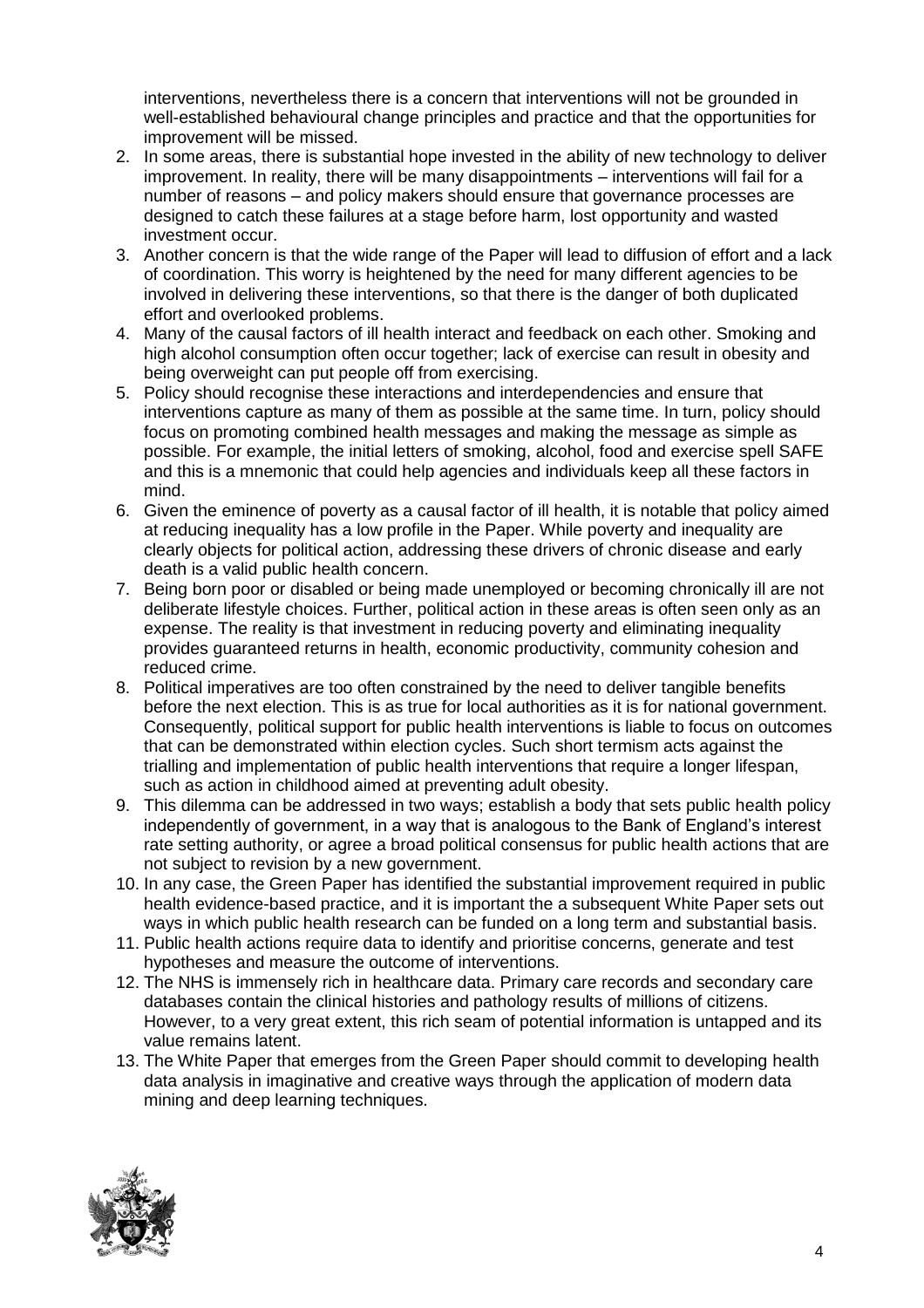- 14. Health data should be seen as one of the pillars of a newly invigorated public health research agenda. Other important structures should be disciplines drawn from the social sciences, including behavioural change and behavioural economics, diffusion and implementation science and medical anthropology as well as more established areas of public health.
- 15. Pathology disciplines are key to diagnosing and measuring ill health. Many successful interventions of the past have depended on pathology laboratories. This will inevitably be the case in the future. In addition, as cited above, pathology laboratories are an immensely important repository of data that can provide a spatial and temporal perspective on past and future health of populations.
- 16. The Green Paper mentions the importance of controlling antimicrobial resistance if future health care is to be sustainable. While antimicrobial resistance is addressed by the recently published UK Government National Action Plan and 20 year vision papers, it should be pointed out that, since a prime driver of antimicrobial resistance is the use of antimicrobials and that the health issues highlighted in the Green Paper contribute to the bulk of antimicrobial prescriptions, successful implementation of the interventions envisaged in the Green Paper will be of substantial benefit in tackling antimicrobial resistance.